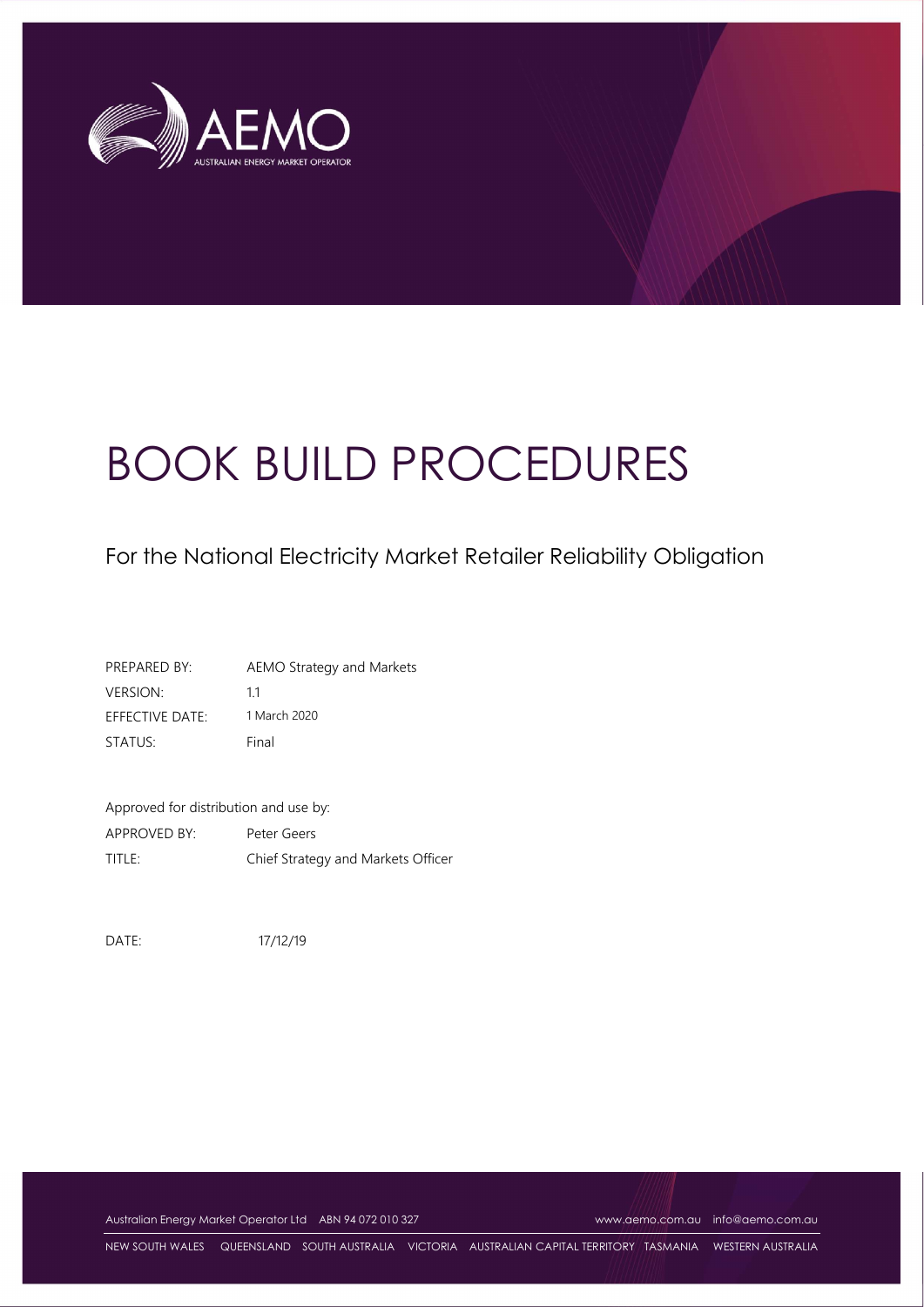

# VERSION RELEASE HISTORY

| Version | <b>Effective Date</b> | Summary of Changes                                                            |
|---------|-----------------------|-------------------------------------------------------------------------------|
| 1.0     | 1 January 2020        | Initial Version                                                               |
| -1.1    | 1 March 2020          | Minor change to Appendix $B$ – new<br>fields added for AEMO reference details |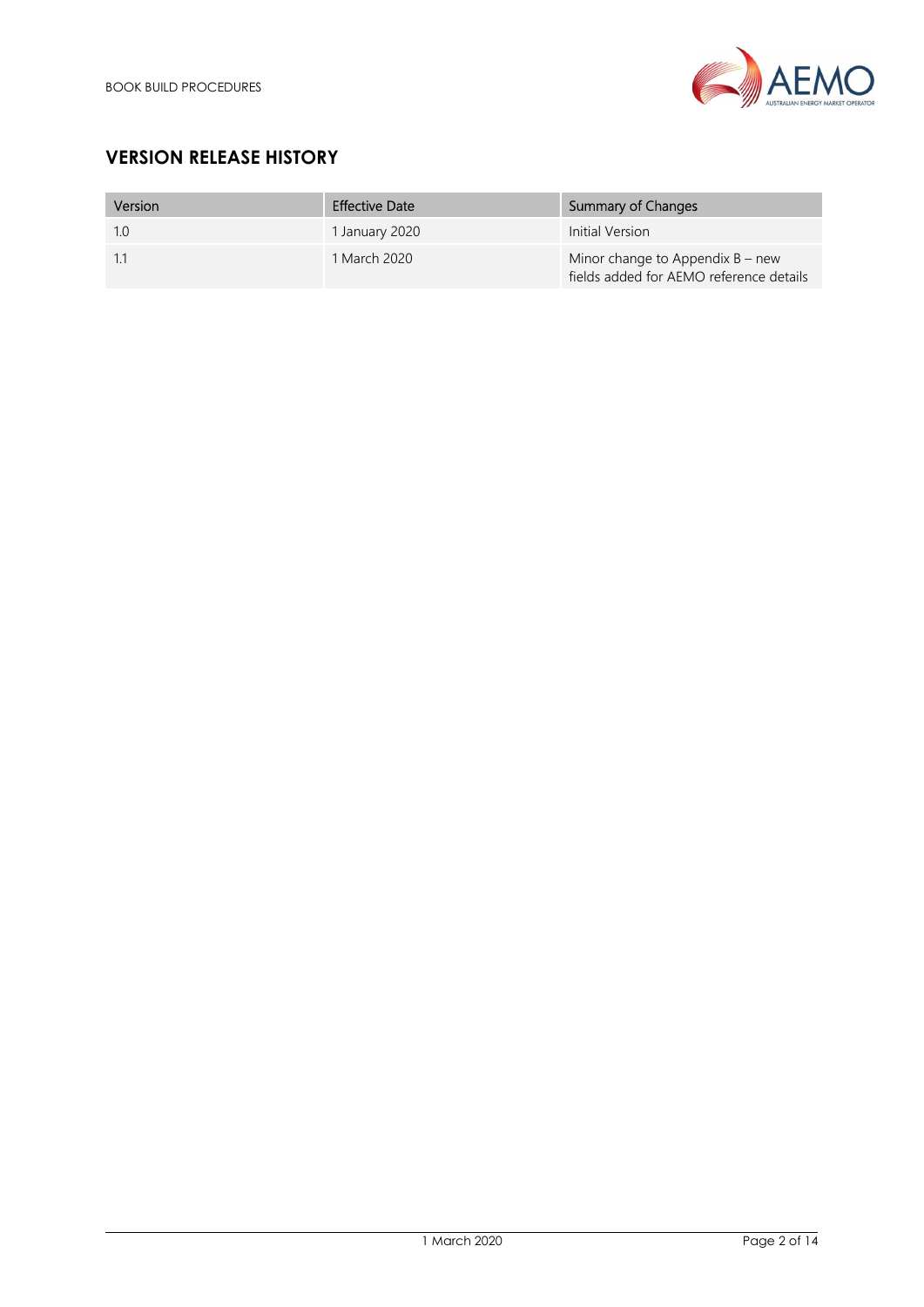

#### **CONTENTS**

| 1.   | <b>INTRODUCTION</b>                           |                                                 | 4              |
|------|-----------------------------------------------|-------------------------------------------------|----------------|
| 1.1. |                                               | Purpose and scope                               | 4              |
| 1.2. |                                               | Definitions and interpretation                  | 4              |
| 1.3. |                                               | Related documents                               | 5              |
| 2.   |                                               | <b>BACKGROUND AND OVERVIEW</b>                  | 5              |
| 2.1. | Limitations                                   |                                                 | 5              |
| 2.2. | <b>RRO</b>                                    |                                                 | 5              |
| 2.3. |                                               | Qualifying contracts                            | 5              |
| 2.4. |                                               | Role of voluntary book build                    | 6              |
| 3.   |                                               | <b>ACCREDITATION OF BOOK BUILD PARTICIPANTS</b> | 6              |
| 3.1. |                                               | Requirement for accreditation                   | 6              |
| 3.2. | Eligibility criteria                          |                                                 | 6              |
| 3.3. | Application                                   |                                                 | $\overline{7}$ |
| 3.4. | Determination                                 |                                                 | $\overline{7}$ |
| 3.5. | Revocation of accreditation<br>$\overline{7}$ |                                                 |                |
| 4.   |                                               | <b>VOLUNTARY BOOK BUILD PERIODS</b>             | 8              |
| 5.   |                                               | <b>VOLUNTARY BOOK BUILD PROCESS</b>             | 8              |
| 5.1. | Book build scope                              |                                                 | 8              |
| 5.2. | Book build contract requirements              |                                                 | 8              |
| 5.3. | Book build contract offers                    |                                                 | 9              |
| 5.4. |                                               | VBB Buyer requests (matching)                   | 9              |
| 6.   | <b>NEGOTIATION</b>                            |                                                 | 10             |
| 7.   |                                               | <b>RECORDS AND REPORTING</b>                    | 10             |
| 8.   |                                               | <b>BOOK BUILD FEES</b>                          | 10             |
| 9.   |                                               | <b>PUBLIC INFORMATION</b>                       | 11             |
| 9.1. | <b>VBB</b> Site                               |                                                 | 11             |
| 9.2. |                                               | Book build reporting                            | 11             |
|      | APPENDIX A.                                   | <b>BOOK BUILD PARTICIPATION DEED</b>            | 12             |
|      | APPENDIX B.                                   | <b>VBB OFFER SUBMISSION FORM</b>                | 13             |
|      | APPENDIX C.                                   | <b>VBB OFFER WITHDRAWAL FORM</b>                | 14             |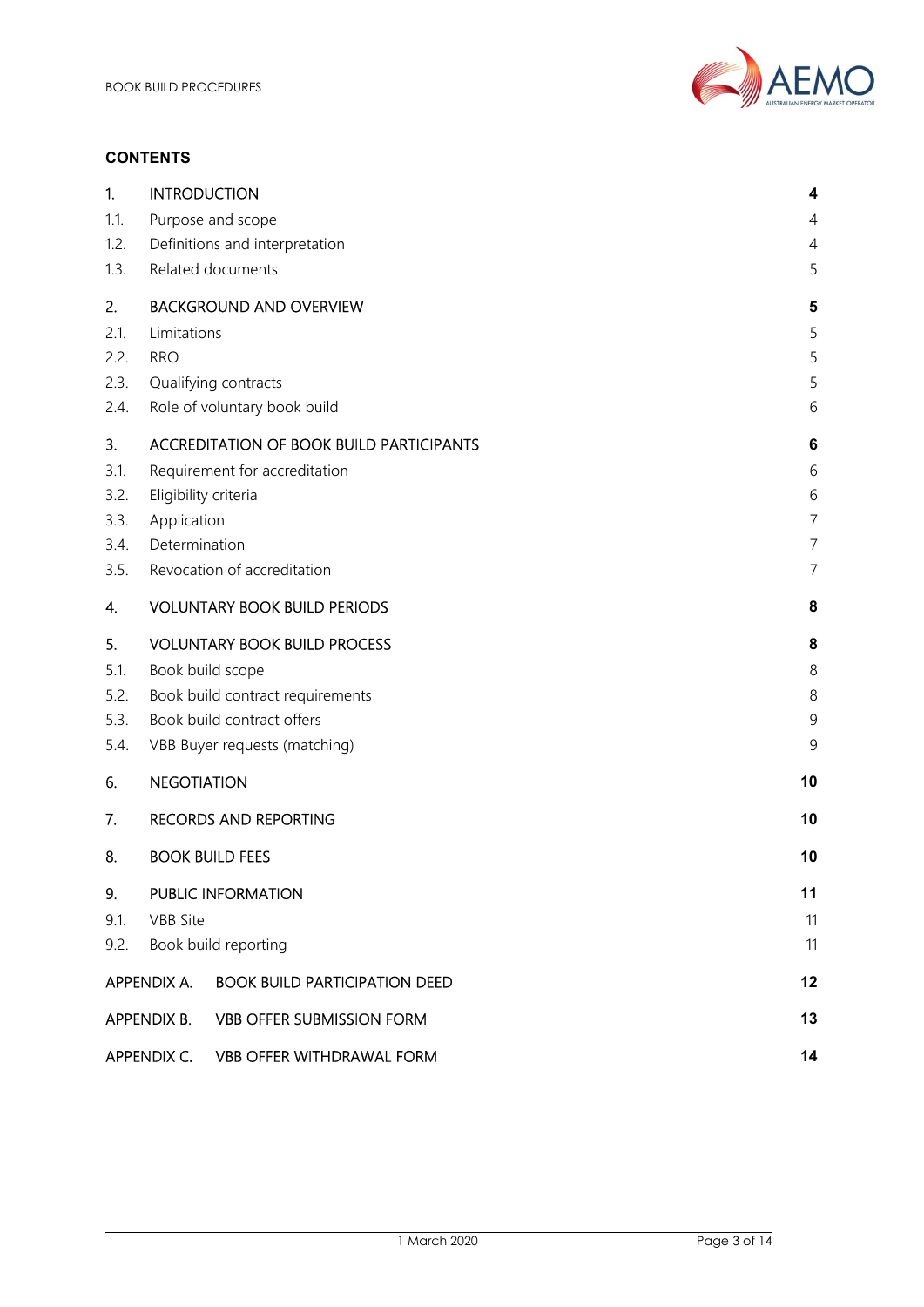

# 1. INTRODUCTION

### 1.1. Purpose and scope

These are the Book Build Procedures made under Part 4A.H.2 of the National Electricity Rules (NER) (Procedures).

These Procedures have effect only for the purposes set out in the NER. The NER and the National Electricity Law (NEL) prevail over these Procedures to the extent of any inconsistency.

These Procedures set out the voluntary book build mechanism and the requirements for participation in it. As expressed in the NER, the purpose of a voluntary book build is to assist a liable entity to secure qualifying contracts for the purposes of the retailer reliability obligations under Part 2A, Division 3 of the NEL. A voluntary book build will be facilitated under these Procedures if a T-3 reliability instrument has been made in respect of a given region and forecast reliability gap period.

## 1.2. Definitions and interpretation

#### 1.2.1. Glossary

Terms defined in the NEL and the NER (Chapter 10 and clause 4A.A.1) have the same meanings in these Procedures. Those defined terms are intended to be identified in these Procedures by italicising them, but failure to italicise a defined term does not affect its meaning.

| Term or abbreviation                    | Definition                                                                                                                                                                                                                                         |
|-----------------------------------------|----------------------------------------------------------------------------------------------------------------------------------------------------------------------------------------------------------------------------------------------------|
| <b>AEMC</b>                             | Australian Energy Market Commission                                                                                                                                                                                                                |
| <b>AEMO</b>                             | Australian Energy Market Operator Limited                                                                                                                                                                                                          |
| <b>AER</b>                              | Australian Energy Regulator                                                                                                                                                                                                                        |
| <b>Book Build Participation</b><br>Deed | An instrument executed by a book build participant in favour of AEMO and<br>all other book build participants in the form of schedule 1 to these<br>Procedures. This is the book build participation agreement defined in NER<br>clause 4A.H.4(b). |
| <b>NEL</b>                              | National Electricity Law                                                                                                                                                                                                                           |
| <b>NEM</b>                              | National Electricity Market                                                                                                                                                                                                                        |
| <b>NER</b>                              | National Electricity Rules                                                                                                                                                                                                                         |
| <b>RRO</b>                              | Retailer Reliability Obligation, being the set of reliability obligations<br>applicable to liable entities under Part 2A, Division 3 of the NEL                                                                                                    |
| T-2 Date                                | The first anniversary of the T-3 Date.                                                                                                                                                                                                             |
| T-3 Date                                | The date on which the AER makes a T-3 reliability instrument for a given<br>forecast reliability gap in a region.                                                                                                                                  |
| <b>VBB Buyer</b>                        | A book build participant accredited by AEMO as a prospective buyer of book<br>build contracts                                                                                                                                                      |
| <b>VBB Seller</b>                       | A book build participant accredited by AEMO as a prospective seller of book<br>build contracts                                                                                                                                                     |
| <b>VBB</b> Site                         | The part of AEMO's website that hosts listings of book build participants,<br>offers for book build contracts and the other information AEMO is required<br>to publish under these Procedures in relation to a voluntary book build.               |

In addition, the words, phrases and abbreviations in the table below have the meanings set out opposite them when used in these Procedures.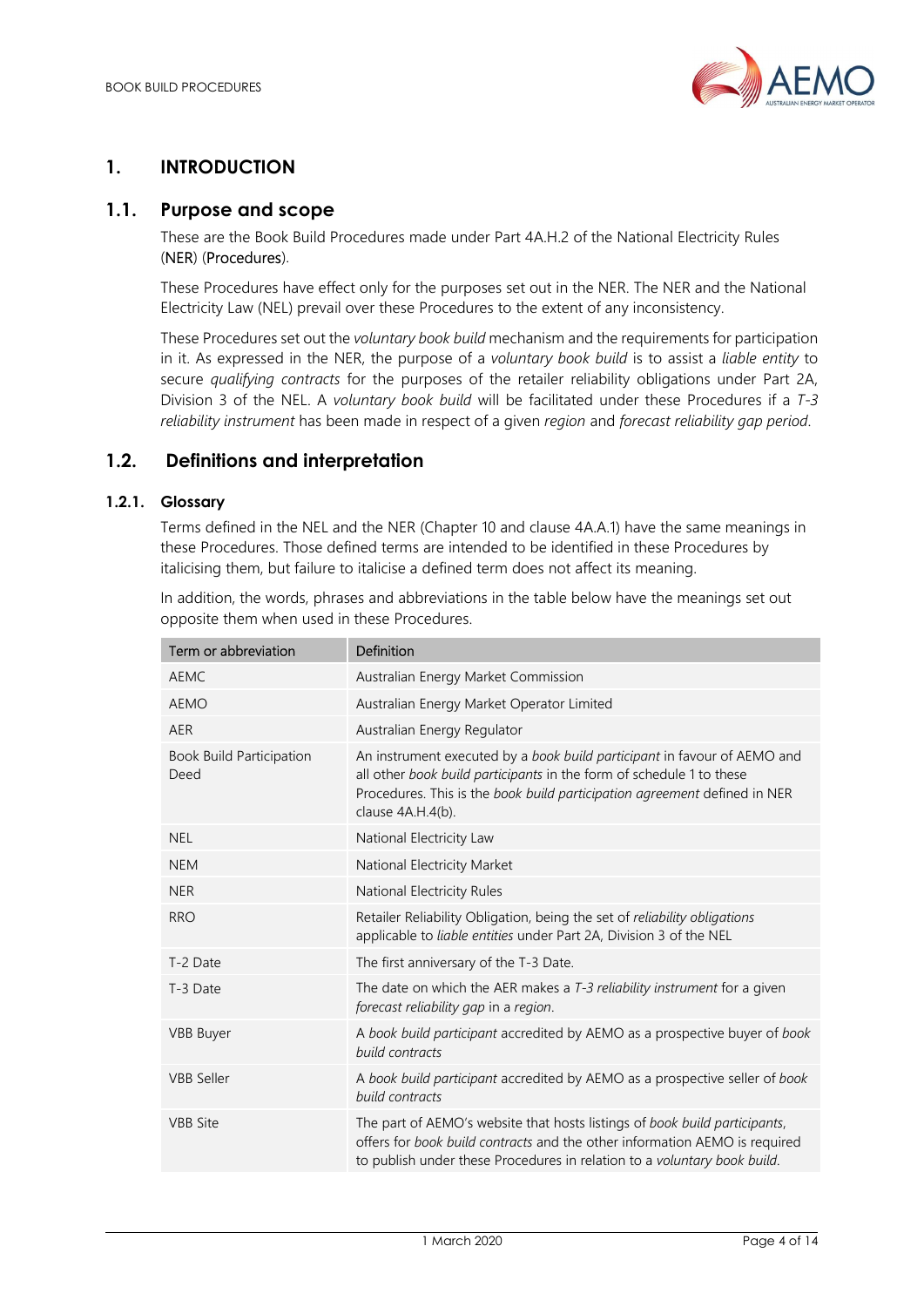

#### 1.2.2. Interpretation

These Procedures are subject to the principles of interpretation set out in Schedule 2 of the NEL.

#### 1.3. Related documents

| Title                                  | Issued by |
|----------------------------------------|-----------|
| National Electricity Rules Chapter 4A  | AFMC      |
| <b>Reliability Forecast Guidelines</b> | AEMO      |
| Electricity Statement of Opportunities | AEMO      |
| Contracts and Firmness Guidelines      | AFR       |

# 2. BACKGROUND AND OVERVIEW

#### 2.1. Limitations

This section 2 provides context for these Procedures only and does not impose obligations or confer rights any person. It includes high level summaries of NEL and NER requirements to explain how the book build mechanism can be used. These must not be relied on as a complete, accurate or up to date summary of the relevant obligations.

#### 2.2. RRO

- (a) The Retailer Reliability Obligation (RRO) applies to liable entities for a region, as determined under NER Chapter 4A, Part D, for specified trading intervals during a reliability gap period (gap trading intervals) identified in a T-1 reliability instrument.
- (b) For each gap trading interval, a liable entity must have a sufficient net contract position under qualifying contracts to cover the liable entity's share of the one in two peak demand forecast in the relevant region. The share is based on the metered energy consumption at connection points in the region for which the liable entity is financially responsible.
- (c) For the purposes of the RRO, the liable entity must establish its required net contract position by the position day specified in the T-1 reliability instrument. The Australian Energy Regulator (AER) sets the *position day* within the week leading up to the date that is one year before the forecast reliability gap period starts.
- (d) A liable entity's net contract position may only be adjusted after the position day where permitted under NER clause 4A.E.7.

#### 2.3. Qualifying contracts

- (a) *Qualifying contracts* are described in section 14O pf the NEL and NER clause 4A.E.1. They are contracts or other arrangements entered into by a *liable entity* that directly relate to the purchase of sale of electricity in the spot market, to manage the liable entity's exposure to the spot price for a given quantity of electricity, in megawatts (MW).
- (b) A qualifying contract should have the effect of supporting the availability of dispatchable electricity, or demand response that can be activated, to meet energy requirements in a relevant region for gap trading intervals.
- (c) The Contracts and Firmness Guidelines made by the AER may include guidance on the types of contracts that are qualifying contracts, and must be used to determine a firmness factor to be applied to each contract.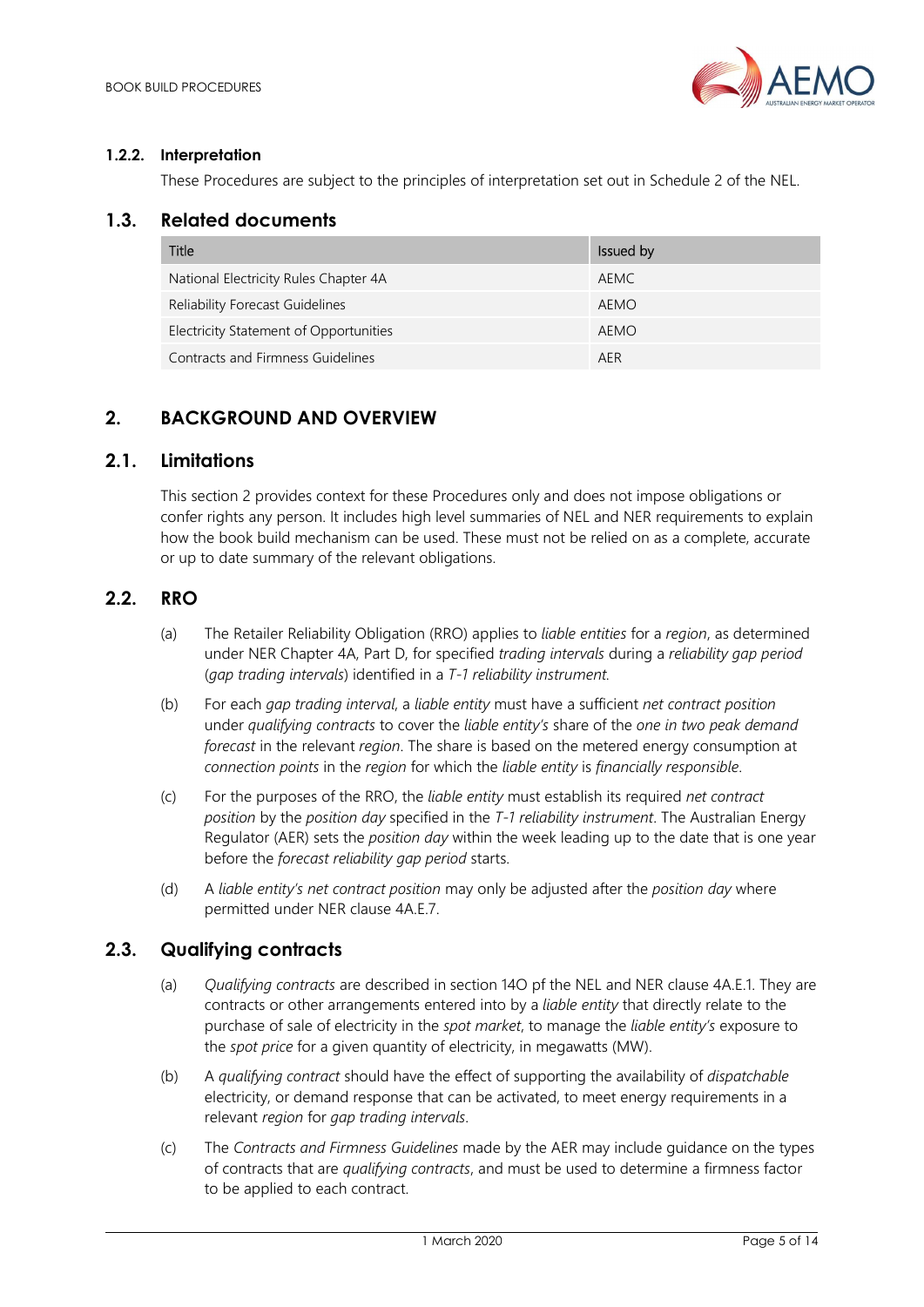

#### 2.4. Role of voluntary book build

- (a) To establish a sufficient net contract position by the position day, liable entities may wish to seek qualifying contracts with appropriate counterparties after a T-3 reliability instrument indicates a forecast reliability gap.
- (b) The voluntary book build provides a service for prospective sellers of eligible contracts (referred to as book build contracts) to have offers for those contracts listed on the VBB Site, and for prospective buyers to notify AEMO of their interest in any listed offer. AEMO provides the buyer's and seller's contact details to each other and records any contracts that may subsequently be entered into.
- (c) The voluntary book build puts potential buyers in contact with contract sellers, and they may then negotiate the full terms of a book build contract. It does not provide a trade matching or contract execution facility.
- (d) There is no obligation for anyone to use the voluntary book build to list or search for qualifying contracts.
- (e) The voluntary book build is independent of the RRO market liquidity obligations. It is not connected with the obligations of market liquidity obligations (MLO) generators to offer MLO products. Any qualifying contracts offered through the voluntary book build do not count towards meeting those obligations.

#### 3. ACCREDITATION OF BOOK BUILD PARTICIPANTS

#### 3.1. Requirement for accreditation

- (a) A person must not participate in the *voluntary book build* without a current accreditation from AEMO as a book build participant.
- (b) AEMO will maintain a list of book build participants on the VBB Site, indicating for each participant:
	- (i) whether that participant is accredited under this section 3 as a VBB Seller or a VBB Buyer, or both;
	- (ii) the date of its accreditation; and
	- (iii) if applicable, the date of revocation of its accreditation.

#### 3.2. Eligibility criteria

To be eligible for accreditation as a *book build participant*, a person must meet the following requirements:

- (a) for accreditation as a VBB Buyer:
	- (i) be a Market Customer or another category of Market Participant that may be a liable entity, but not a suspended Market Participant;
	- (ii) be an Intending Participant in one of the above categories of Market Participant; or
	- (iii) be registered with the AER as a large opt-in customer or a prescribed opt-in customer;
- (b) for accreditation as a VBB Seller: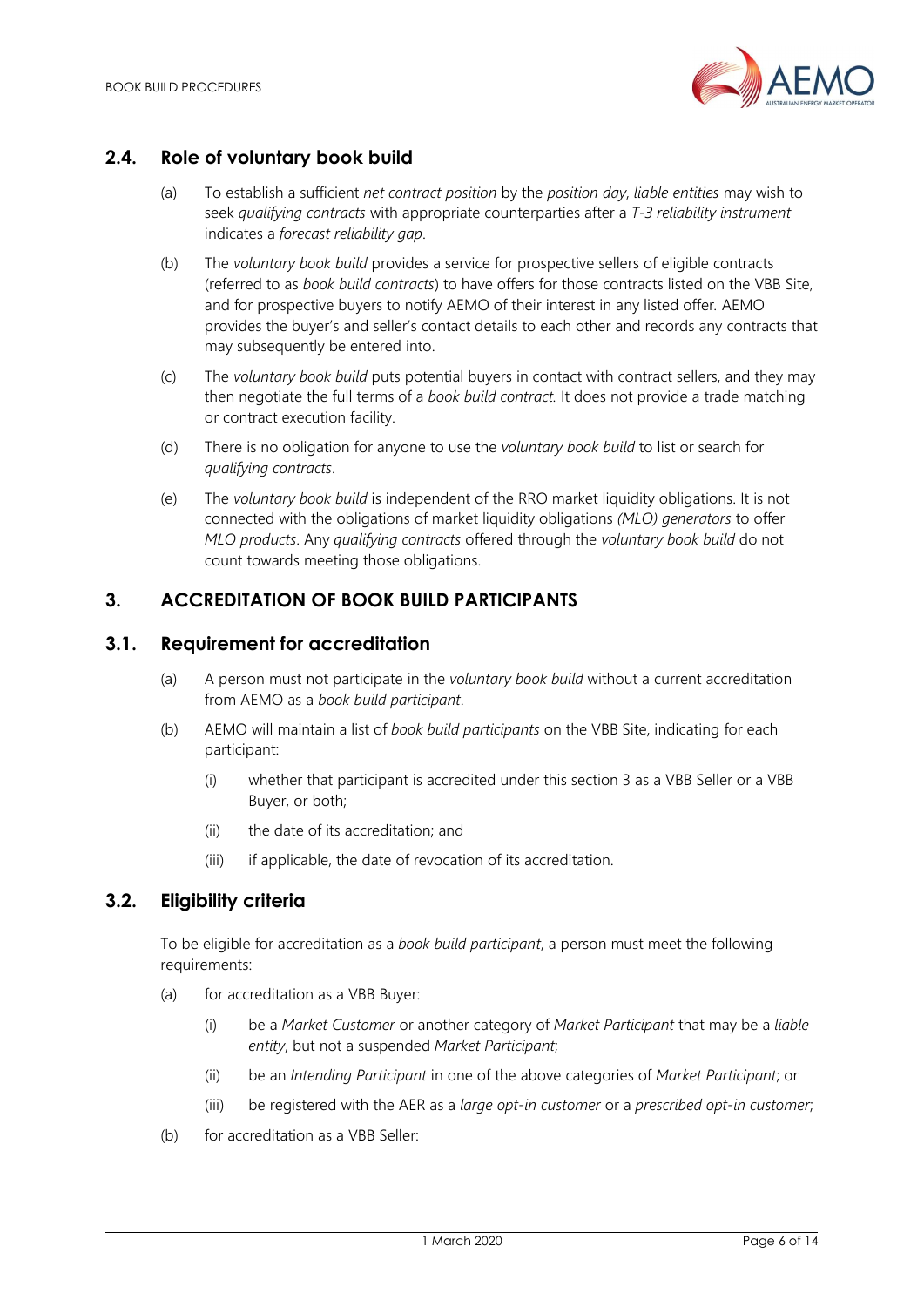

- (i) be a Market Generator, Market Small Generation Aggregator, Market Customer or another category of Market Participant that can offer a qualifying contract, but not a suspended Market Participant; or
- (ii) be an Intending Participant in one of the above categories of Market Participant.
- (c) enter into, and comply with the terms of, a Book Build Participation Deed; and
- (d) pay fees and provide reports to AEMO when due in accordance with these Procedures.

#### 3.3. Application

- (a) A person in one or more of the categories in section 3.2(a) or 3.2(b) may apply to AEMO for accreditation as a *book build participant* by submitting an application comprising:
	- (i) a completed application form, in the form provided by AEMO on the VBB Site;
	- (ii) any additional information or documents specified in the application form that are relevant to the applicant; and
	- (iii) the Book Build Participation Deed executed by the applicant, without modification unless agreed with AEMO in advance,

to the address and/or email address specified for that purpose on the VBB Site.

(b) An applicant for accreditation must pay the application fee (if any) specified on the VBB Site or as part of AEMO's published schedule of participant fees for the NEM. The application fee is non-refundable.

#### 3.4. Determination

- (a) On receipt of an application that meets the requirements of section 3.3(a) and any required fee, AEMO will assess the application and either:
	- (i) if satisfied that the applicant is a person in one or more categories specified in section 3.2(a) or 3.2(b) and has duly executed the Book Build Participation Deed, accredit the applicant as a VBB Buyer or VBB Seller; or
	- (ii) if not so satisfied, reject the application.
- (b) AEMO will notify the applicant of its determination under paragraph (a) within 15 business days after receiving the complete application and any applicable fee.

#### 3.5. Revocation of accreditation

- (a) AEMO may, by notice to a *book build participant*, revoke that participant's accreditation as a VBB Buyer or VBB Seller with effect from a date specified in the notice, if any of the following events occurs:
	- (i) in AEMO's reasonable opinion the book build participant does not meet, or ceases to meet, the eligibility requirements in section 3.2; or
	- (ii) the book build participant is not currently a matched book build participant and requests AEMO to revoke its accreditation.
- (b) As soon as reasonably practicable after giving a notice of revocation of accreditation to a book build participant (de-accredited participant), AEMO must:
	- (i) update the list of book build participants on the VBB Site, indicating the effective date of revocation;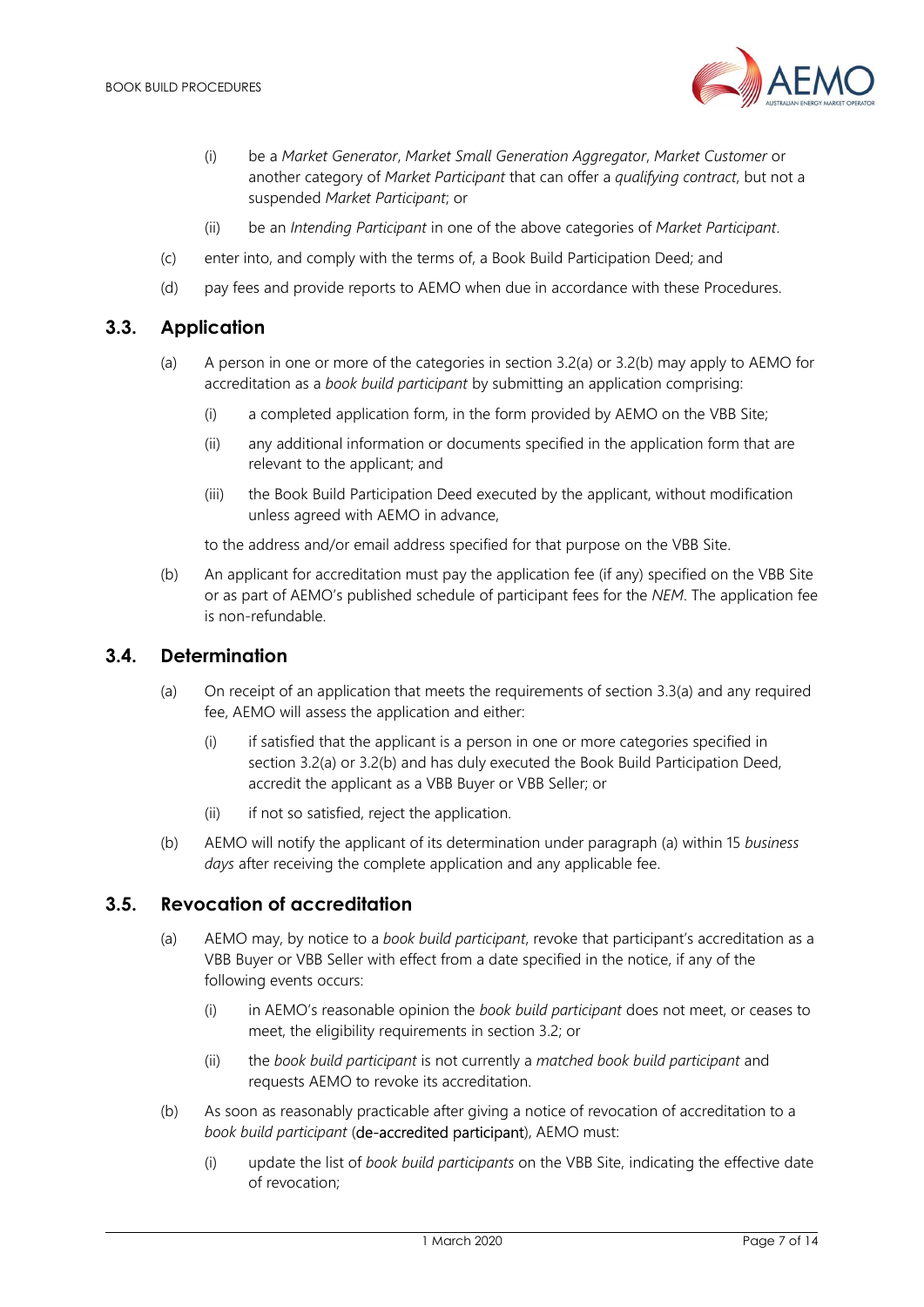

- (ii) give notice of the revocation and its effective date to all matched book build participants in relation to the de-accredited participant and the current voluntary book build process; and
- (iii) if the de-accredited participant was a VBB Seller, remove any contracts listed by it in the voluntary book build and relating to a period that is wholly or partly after the effective date.
- (c) To the extent applicable, a de-accredited participant must still comply with:
	- $(i)$  its reporting obligations under section 7;
	- (ii) any continuing obligations under the Book Build Participation Deed; and
	- (iii) the terms of any book build contract it has entered into.

## 4. VOLUNTARY BOOK BUILD PERIODS

- (a) In accordance with NER clause 4A.H.3(b), AEMO will publish a notice on the VBB Site at least 20 business days before opening a voluntary book build for a given forecast reliability gap period and region, specifying the start and end date of the voluntary book build;
- (b) The voluntary book build will remain open for at least eight weeks, and may be extended at AEMO's discretion;
- (c) AEMO will publish a notice under paragraph (a) within three months after the T-3 Date for the relevant forecast reliability gap;
- (d) AEMO will publish a further notice under paragraph (a) within one month after the T-2 Date for that forecast reliability gap if the latest reliability forecast published by AEMO for the region indicates a forecast reliability gap is still forecast to occur, unless AEMO determines, after consulting with book build participants, that a further voluntary book build for that forecast reliability gap is unlikely to be consistent with the national electricity objective.

## 5. VOLUNTARY BOOK BUILD PROCESS

#### 5.1. Book build scope

A voluntary book build comprises, in accordance with these Procedures:

- (a) submission by VBB Sellers of minimum offer terms from VBB Sellers for book build contracts, and listing of those offers by AEMO on the VBB Site; and
- (b) requests from VBB Buyers for VBB Seller contact details in respect of book build contract offers for negotiation purposes, and provision of those details by AEMO.

#### 5.2. Book build contract requirements

A VBB Seller must not submit an offer for a book build contract unless it meets the criteria for:

- (a) a qualifying contract within the meaning of section 14O of the NEL and clause 4A.E.1 of the NER; and
- (b) either a standard qualifying contract or a contract listed in the AER's Contracts and Firmness Guidelines as a common type of non-standard qualifying contract.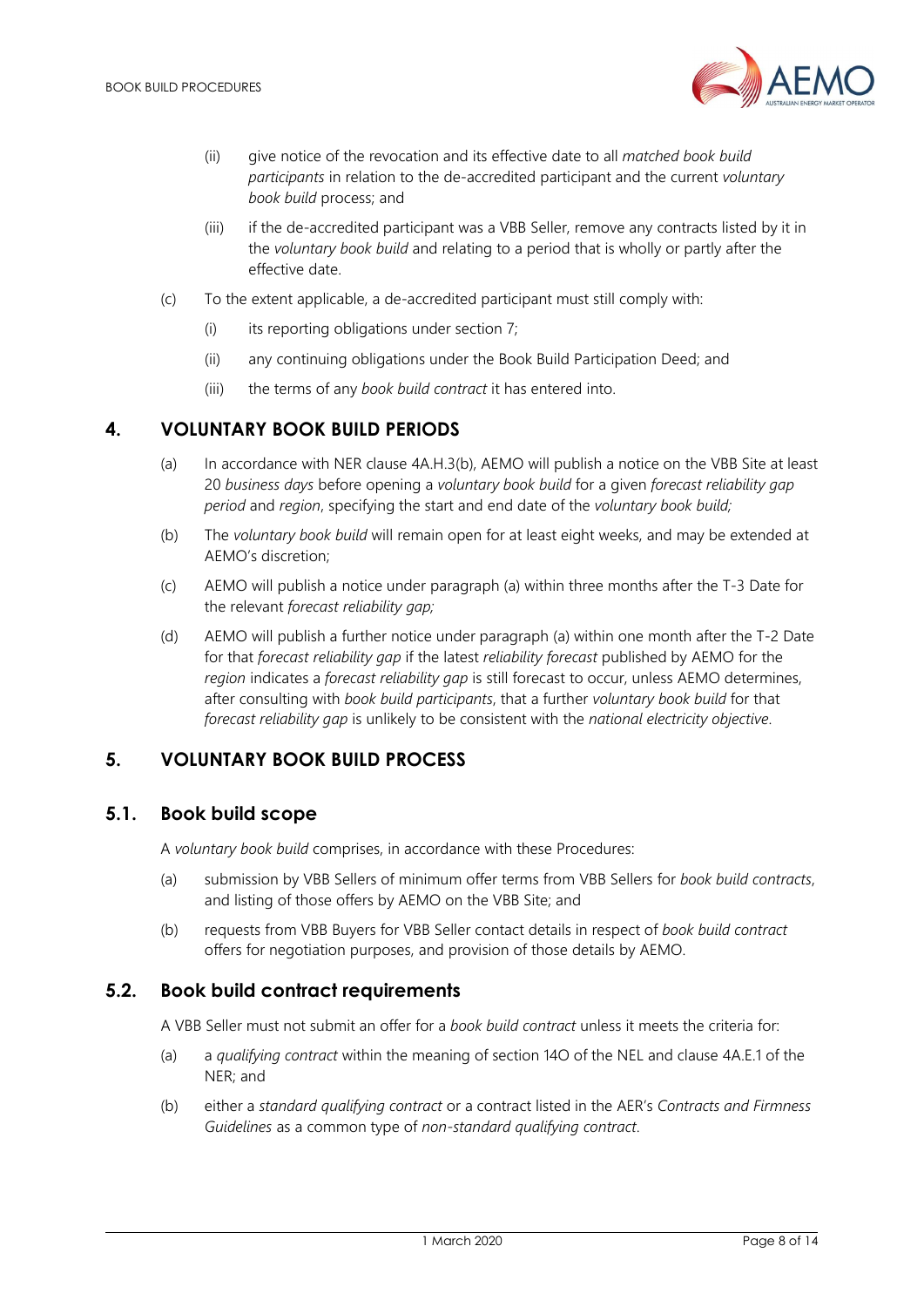

#### 5.3. Book build contract offers

- (a) An 'offer' for a book build contract submitted under this section and displayed on AEMO's voluntary book build web page has the legal effect of an invitation to treat and is subject to contract. That is, the offer must be made in good faith in accordance with the Book Build Participation Deed, but is conditional on the parties' reaching agreement on all the terms of the book build contract.
- (b) A VBB Seller may post details (in accordance with paragraph (c)) of a book build contract that relates to a specified MW capacity of the VBB Seller to supply electricity to, or reduce the demand for electricity in, the relevant region during gap trading intervals.
- (c) The details of the offer must be specified in the form of Appendix B and must include, as a minimum:
	- (i) the VBB Seller's reference and contact details;
	- (ii) the type of standard qualifying contract or non-standard qualifying contract (see section 5.2(b));
	- (iii) the quantity of available capacity (in MW) and the region;
	- (iv) the gap trading intervals in which the book build contract is available; and
	- (v) the expiry date of the offer (unless withdrawn earlier by the VBB Seller), not to be later than the relevant end date for offers specified in AEMO notice under section 4(a).
- (d) A VBB Seller may include additional details in the field(s) provided in the form.
- (e) Offers are to be submitted by email to RRO.bookbuild@aemo.com.au or, if another submission method is specified on the VBB Site, by that method.
- (f) On becoming aware that it is no longer able to offer a book build contract in accordance with the terms of its submitted offer, a VBB Seller must promptly:
	- (i) submit a replacement offer in the form of Appendix B, referencing the original offer that it replaces; or
	- (ii) withdraw the offer by completing and submitting a withdrawal in the form of Appendix C.
- (g) AEMO must:
	- (i) generate a unique AEMO reference number for each offer received;
	- (ii) publish all offer details on the VBB Site, other than the VBB Seller's identity, offer reference and contact details; and
	- (iii) remove a withdrawn offer from the VBB Site,

within 2 business days of receiving the offer (including a replacement offer) or withdrawal, as applicable.

#### 5.4. VBB Buyer requests (matching)

(a) A VBB Buyer seeking to acquire a book build contract on the terms of a specified offer listed on the VBB Site may request AEMO to provide the contact information for the relevant VBB Seller by sending an email to RRO.bookbuild@aemo.com.au or, if another method is specified on the VBB Site, by that method.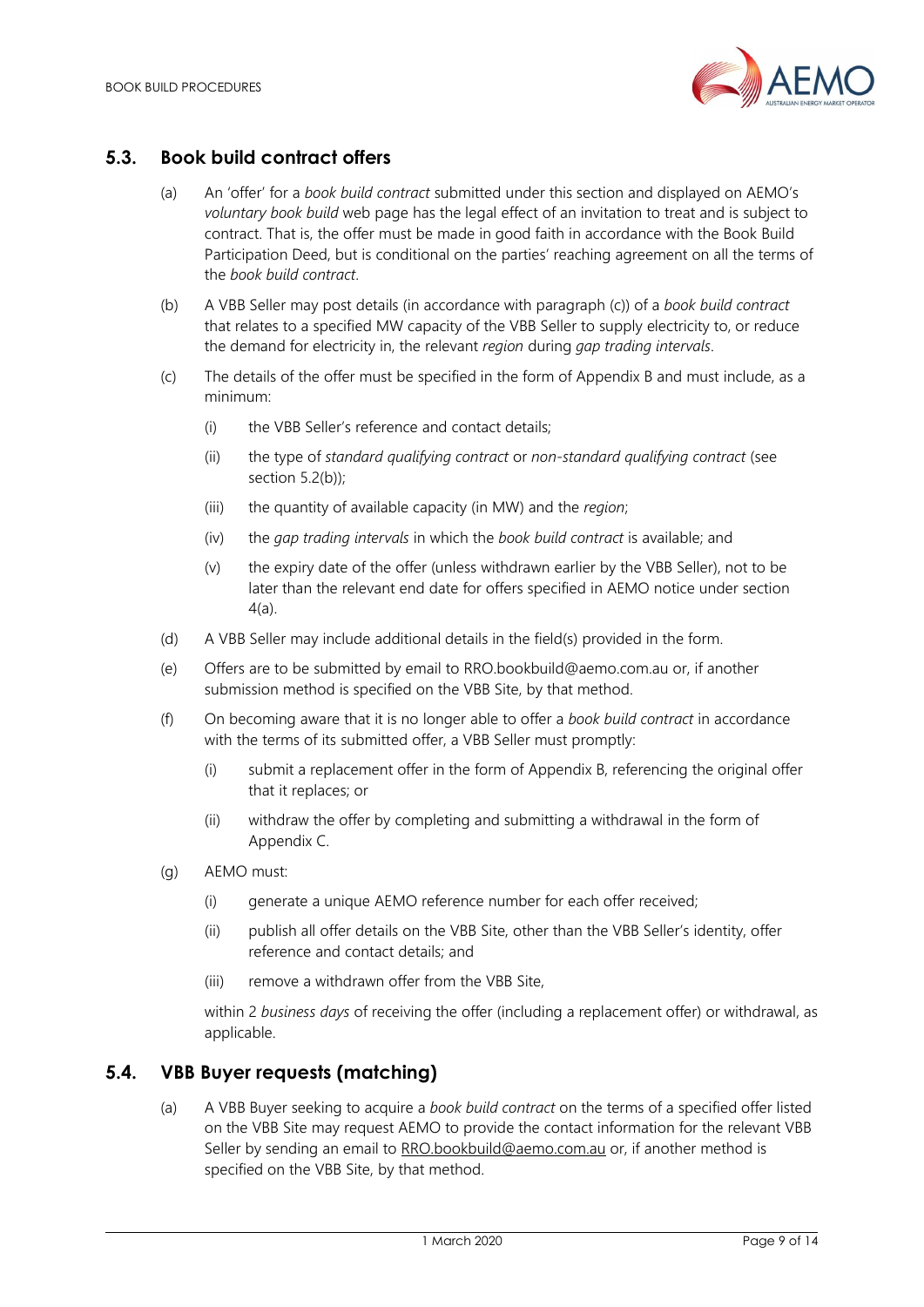

- (b) Within two business days after receiving a request from a VBB Buyer under paragraph (a), AEMO will notify the VBB Buyer of the reference and contact details submitted to AEMO by the VBB Seller as part of the offer, and notify the VBB Seller that it has done so.
- (c) Once AEMO has notified the VBB Buyer and the VBB Seller in accordance with paragraph (b), they are taken to be *matched book build participants* in respect of the relevant offer.

## 6. NEGOTIATION

- (a) The negotiation and execution of book build contracts based on offers listed in the voluntary book build is not part of the voluntary book build process conducted by AEMO.
- (b) The Book Build Participation Deed requires matched book build participants to negotiate the terms of a book build contract in good faith.
- (c) AEMO has no role or responsibilities in relation to the verification of any matter in connection with a book build contract or its negotiation, including in relation to:
	- (i) the creditworthiness of any book build participant;
	- (ii) whether the contract is a qualifying contract, the applicable firmness methodology or resulting firmness factor; or
	- (iii) the capacity of a book build participant to enter into or perform its obligations under the contract,

and the matched book build participants are expected to satisfy themselves of these matters in the course of their negotiation.

## 7. RECORDS AND REPORTING

- (a) Not later than six months after the commencement date of a voluntary book build, each matched book build participant in that voluntary book build (reporting participant) must give AEMO the information specified in paragraph (b).
- (b) The information to be reported is as follows, current as of the date specified by the reporting participant, not to be earlier than five months after the commencement date of a voluntary book build:
	- (i) whether the matched book build participant entered into a book build contract in relation to any offer on the VBB Site (identified by its AEMO reference number); and
	- (ii) the volume (in MW) of the book build contract entered into, compared with the volume (in MW) offered on the VBB Site; and
	- (iii) whether negotiations in respect of any offer on the VBB Site (identified by its AEMO reference number) are ongoing as at the date of reporting.
- (c) The information provided to AEMO by a book build participant under this section is confidential information for the purposes of the NER and NEL, subject to AEMO's reporting requirements under section 9.2.

#### 8. BOOK BUILD FFFS.

(a) A book build fee is payable in respect of each voluntary book build by each person who is a book build participant at any time from the commencement of that process to the date on which offers are closed.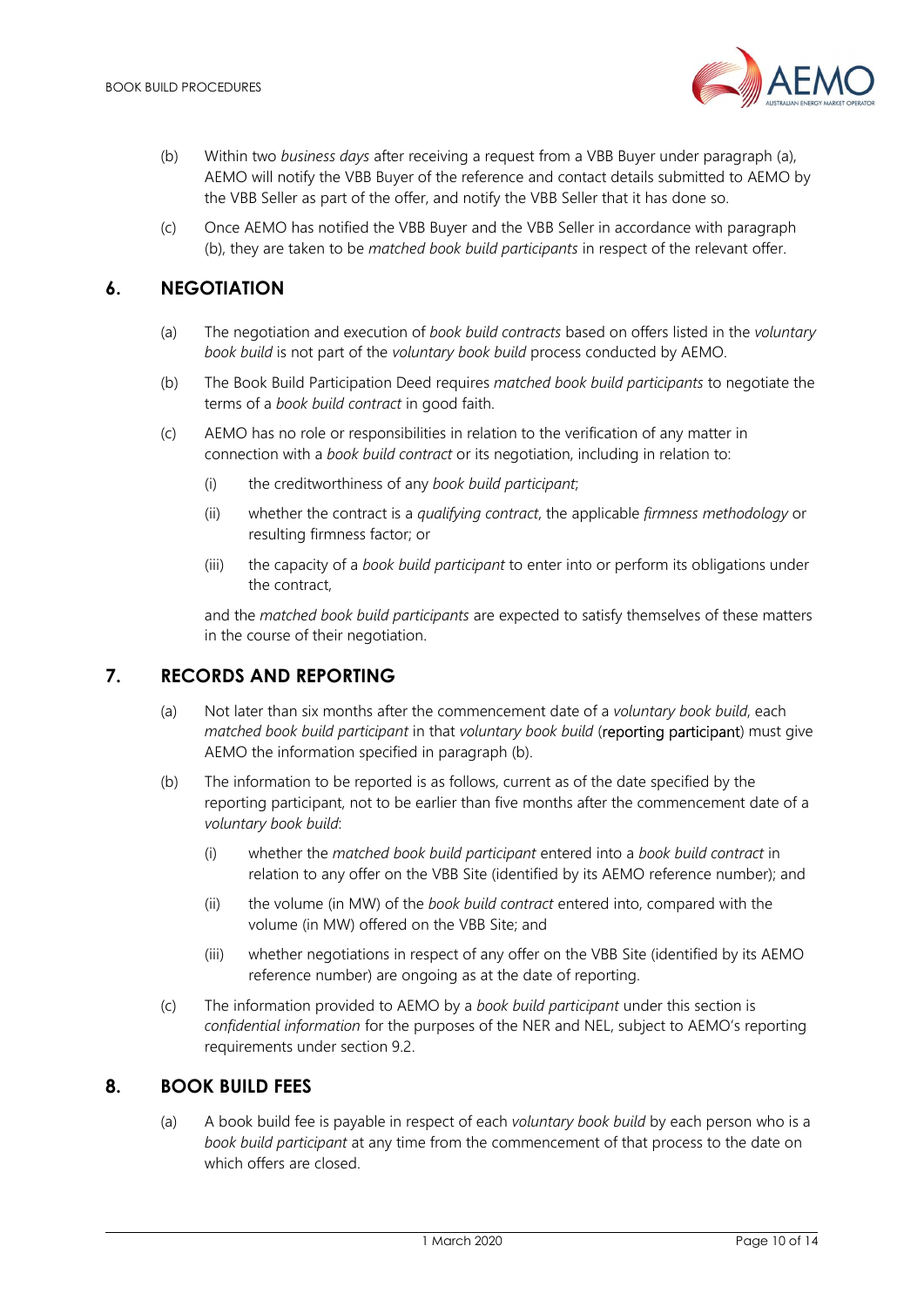

(b) AEMO must publish the amount of the fee on the VBB Site and may adjust it from time to time. The fee will be designed to recover the cost to AEMO of operating the voluntary book build.

## 9. PUBLIC INFORMATION

#### 9.1. VBB Site

All information that is to be published by AEMO on the VBB Site in accordance with these Procedures will be publicly accessible. This includes:

- (a) information about accreditation and a list of accredited book build participants;
- (b) information about a current or forthcoming voluntary book build;
- (c) offers for book build contracts for the duration of a voluntary book build; and
- (d) the information described in section 9.2

#### 9.2. Book build reporting

AEMO may publish non-identifying information on the use or effectiveness of a voluntary book build process, including:

- (a) the number and total size (MW capacity) of book build contract offers received in respect of a forecast reliability gap in a given region; and
- (b) the number and total size of resulting book build contracts entered into.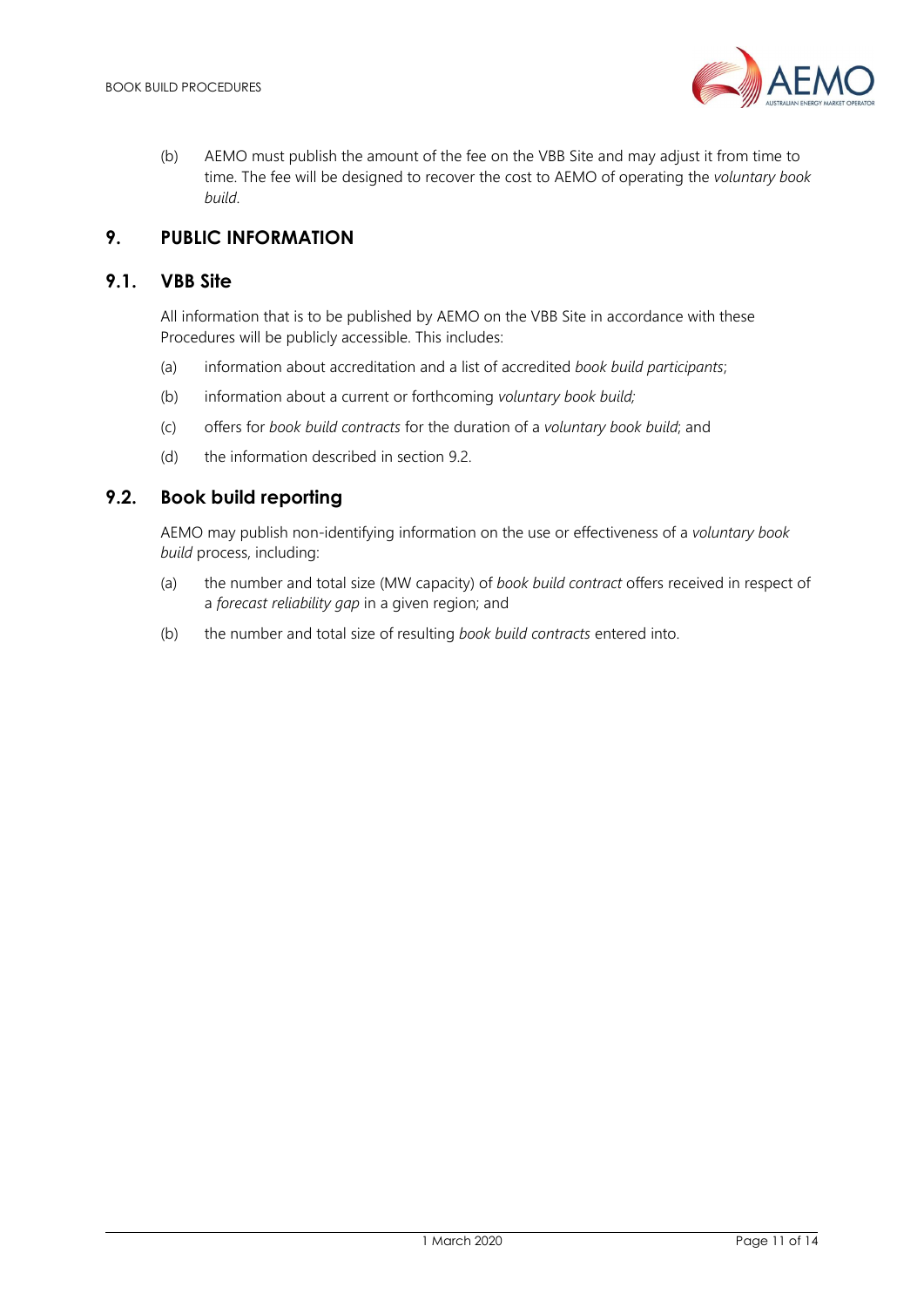

# APPENDIX A. BOOK BUILD PARTICIPATION DEED

[See separate document]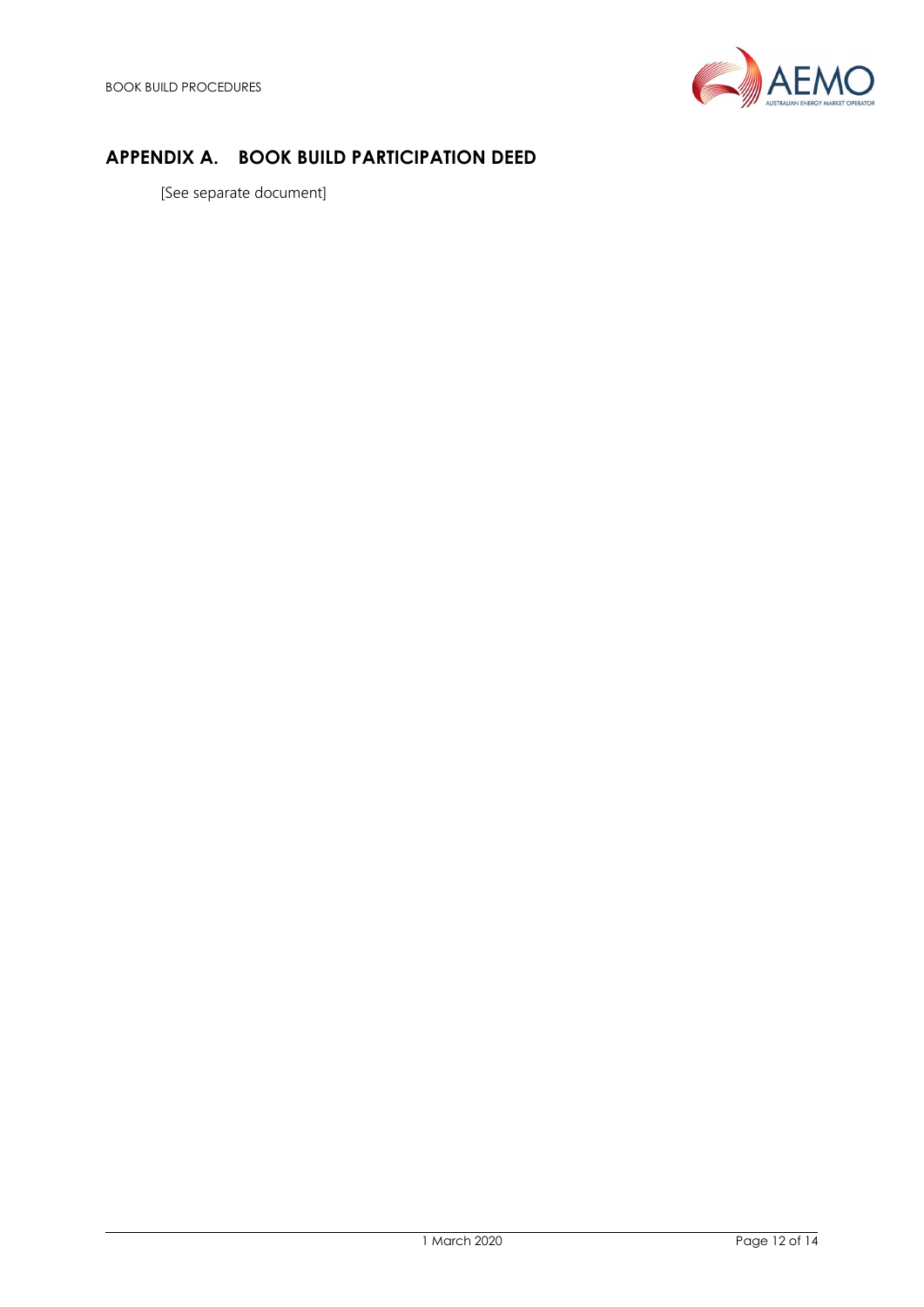

# APPENDIX B. VBB OFFER SUBMISSION FORM

| Field († denotes optional)                                              | Example                            |                     |  |
|-------------------------------------------------------------------------|------------------------------------|---------------------|--|
| Non-public information                                                  |                                    |                     |  |
| Book Build Participant name                                             | Energy Company Ltd                 |                     |  |
| Participant offer reference                                             | <b>ECRRO1234</b>                   |                     |  |
| Contact person/position                                                 | Jane Brown                         |                     |  |
| Contact phone                                                           | (08) 2222 5555                     |                     |  |
| Contact email                                                           | j.brown@energy.company.com.au      |                     |  |
| +Additional information (non-public)                                    |                                    |                     |  |
| <b>Public information</b>                                               |                                    |                     |  |
| Contract period (within or equal to<br>forecast reliability gap period) | 1 January 2023 to 28 February 2023 |                     |  |
| AEMO Instrument Reference Number                                        | vbb-2001                           |                     |  |
| <b>AEMO Instrument Short Name</b>                                       | NSW Summer 2023                    |                     |  |
| Region                                                                  | <b>NSW</b>                         |                     |  |
| Offer validity period                                                   | Offer available until 15 July 2020 |                     |  |
| Gap trading intervals AEST                                              | 16:00 - 19:00 weekdays             |                     |  |
| Qualifying contract details                                             | Std/Non-Std                        | Standard            |  |
|                                                                         | Type                               | 100% Load Following |  |
|                                                                         | Estimated firmness factor          | 1.0                 |  |
| MW volume per trading interval<br>(fixed/range)                         | 10-15MW                            |                     |  |
| +Project/Capacity type                                                  |                                    |                     |  |
| +Reserve Price (\$/MWh)                                                 |                                    |                     |  |
| +Additional information (public)                                        |                                    |                     |  |